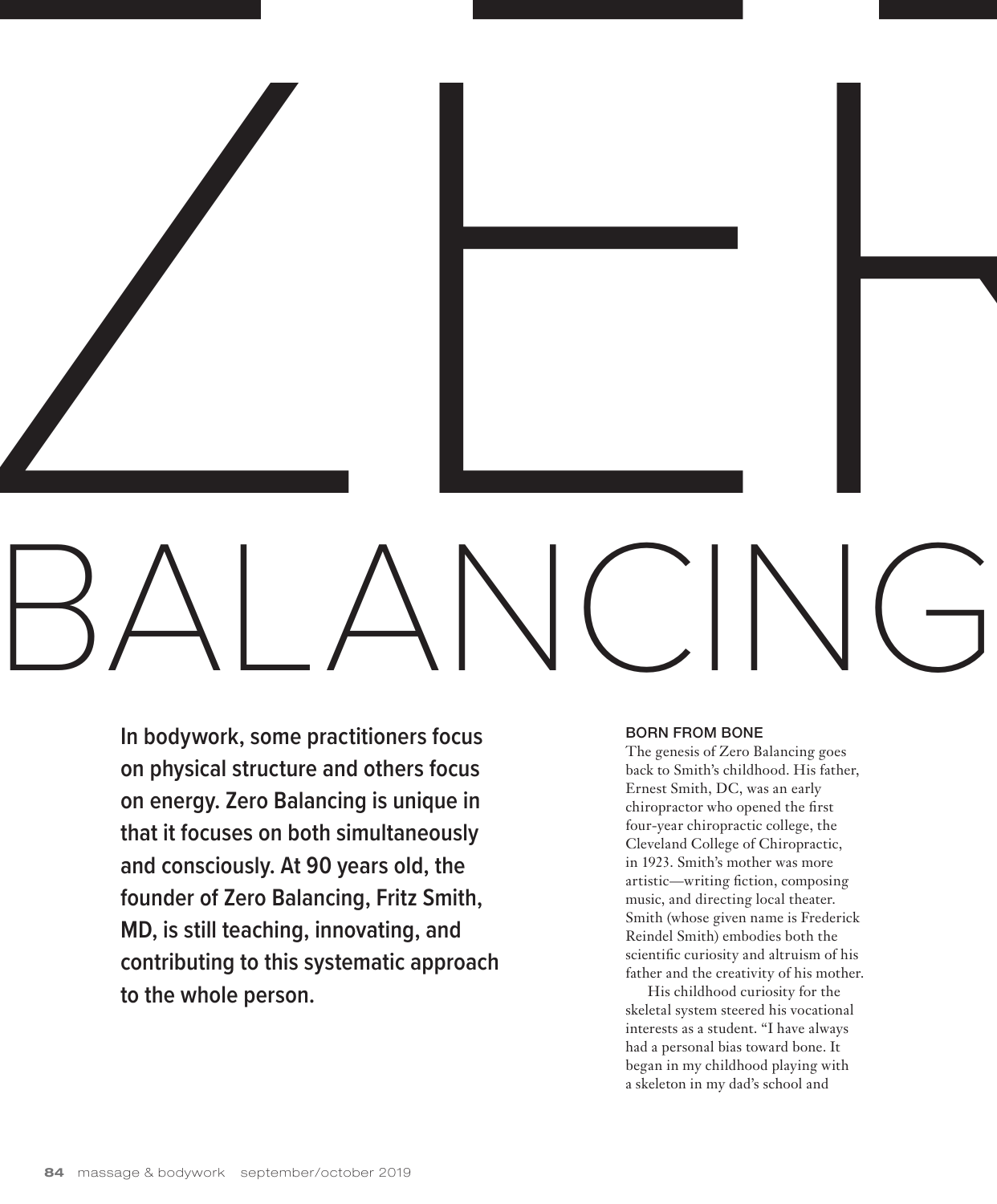

# A Conversation with its Founder, Fritz Smith, MD

developing a personal relationship with the skeleton." In the 1950s, he became an osteopath and medical doctor in California. Early in his practice, he was drawn to cranial osteopathy and studied with Edna Lay, Rollin Becker, Harold Magoun, Ruth Gostch, and Viola Frymann (among others)—all students of William Sutherland, the founder of cranial osteopathy. In 1961, the California Osteopathic Association merged with the California Medical Association, and Smith received his medical degree from Irvine Medical School. Smith has said jokingly, "Some MDs are congenital, mine was acquired."

His "bias toward bone" deepened in osteopathic school as he studied the work of Andrew Taylor Still and learned the biomechanics of structure—what Smith calls "a beautiful system."

"My understanding of the biomechanics changed, however, as I studied the cranial approach. Rather than using the high

velocity thrusting manipulation of osteopathy, in cranial work we tend to hold things longer and allow the cranial rhythm to respond to your touch. The ideas of holding, allowing, and waiting (pausing) later became vital elements of Zero Balancing."

## STIR IN ROLFING AND ACUPUNCTURE

With a medical degree in his pocket, Smith began exploring the body, mind, and spirit at the Esalen Institute in Big Sur, California, in the 1960s. By 1970, he began training with the renowned Ida Rolf, who was also at Esalen. As Ida Rolf's student model, Smith had several experiences that influenced his later work. He learned that tissueheld memory is real, that deep touch (as in Rolfing) does not need to hurt, and that one can work from "split-level consciousness," conjoining the highest quality of touch with high-level observation skills. Smith later

became one of the first medical doctors trained in Rolf's work.

The same year he completed his Rolfing training, Smith met J. R. Worsley, an acclaimed English acupuncture teacher at Esalen. Smith was so struck by the new and mysterious, yet powerful, teachings of Worsley that he traveled to and from England to continue his studies with Worsley for the next eight years. In particular, Smith was interested in Worsley's ability to diagnose and treat the root causes of problems. In 1979, Fritz earned his master's degree in acupuncture and became a Fellow in the College of Chinese Medicine.

"The major effect from my study of acupuncture and Chinese medicine was to introduce me to the concept of energy—also known as *chi* or *prana*. Everything changed as I began to integrate Eastern thoughts of energy, vibration, healing, and meditation with the scientific thoughts of the West," Smith says. "I learned that energy had its own anatomy, physiology, and patho-physiology. For me, vibration is almost synonymous with energy—when I think energy, I think vibration."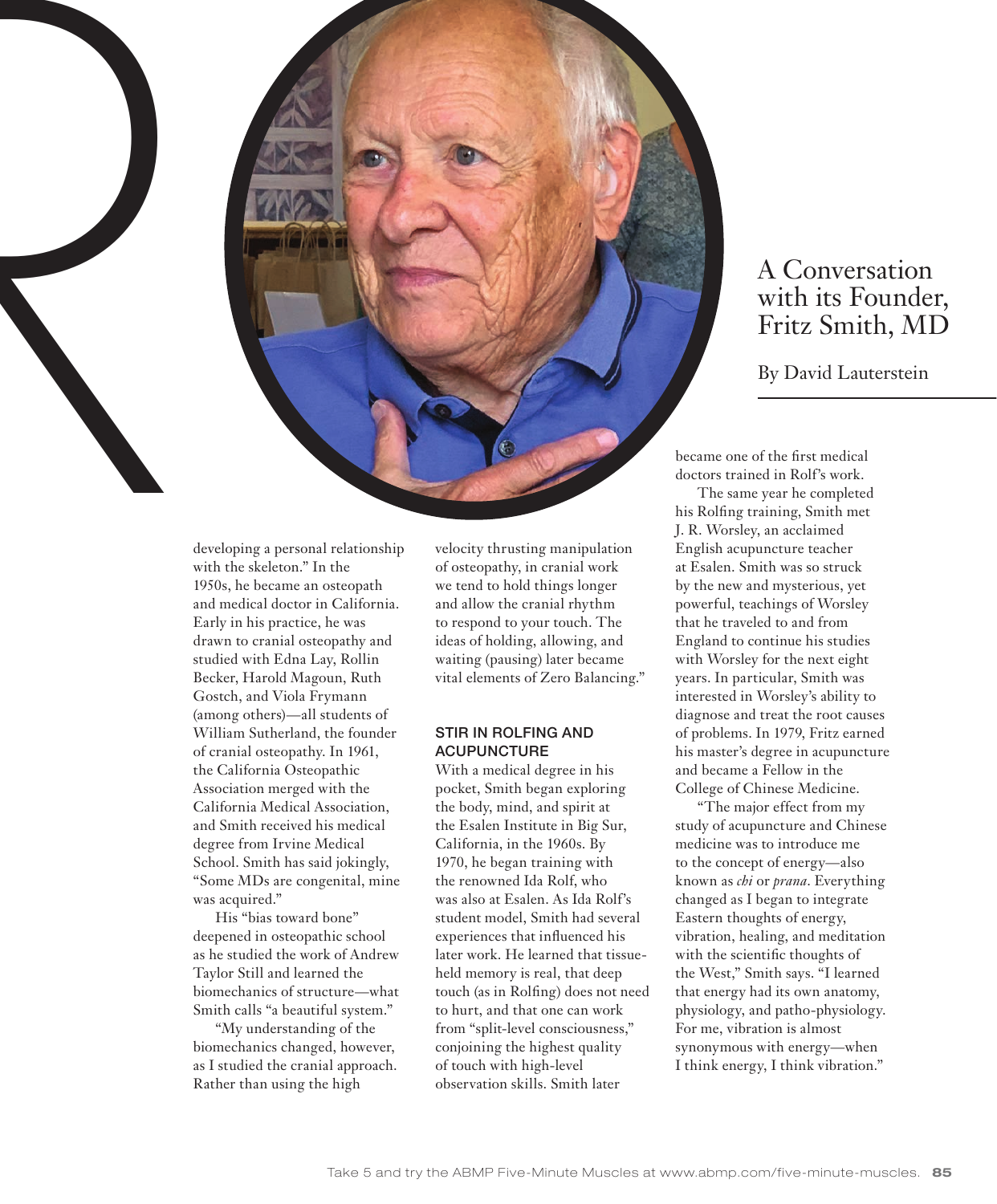Zero Balancing seems to engage the person in profound ways through apparently simple handson work. Smith says that comes from the Zero Balancing working tool, called a fulcrum. "A fulcrum is a field of tension that we create in the client's body and then hold it stationary to allow the opportunity for the person to respond to it. Some of the fulcrums I've developed come from listening to people who have a worldview that makes sense to me, like Deepak Chopra or the Dalai Lama. I may hear an idea and then design a field of tension, a fulcrum that creates a kinesthetic experience for the client that may transfer that idea into their experience."

Because acupuncture teaches us that meridians are the energy pathways in the body, Smith says that early in his acupuncture training the meridians represented the anatomy of energy. "Meridians were for me, for a while, what energy was. However, one day I was working with the meridians, and I had the insight that meridians were actually just one form of energy movement; that, at a deeper level, there was the unseen world of pure energy or pure vibration—the underpinnings of the body," he says. "To me, this resonated with the quantum physics idea that the fundamental building blocks of nature are energy and structure, the particle and the wave."

It also resonated with the current models of the *field*. "From this broader perspective, we are all fundamentally in a 'field' of vibration or energy nodes in a multidimensional web of what is. These ideas are all woven into the world of Zero Balancing."

### MIXING ENERGY AND STRUCTURE

So how does Smith see energy and structure as related? "Of course, in the scientific world it's Einstein's E = mc2 . However, to understand the relationship of structure and energy in a more meaningful way, I use a model of a sailboat. Talking in metaphor is sometimes easier than reciting facts to help convey ideas in an *image-able* way.

"In the sailboat metaphor, the wind represents the energy and the boat represents structure. Somewhere, the wind meets the sail; somewhere, energy meets structure. Some people have an easier time sailing than others, depending on their skill level. A skilled sailor is able to tack the boat into the wind in a manner that serves his navigation. In our bodies, our energy meets our structure. A fundamental health question is: How well tacked is a person into their own energy flow? Some people are better integrated in themselves than others. There are a number of ways to improve this relationship, which improves one's function and feelings of well-being."

#### BECOMING A TEACHER

While Smith was studying acupuncture, Worsley's students began asking Smith to share some of his methods for evaluating the structure and functions of key joints they were working with. Later, they asked to be shown the techniques he was employing to arrive at better balance. This core group organically gave rise to Smith's new role as a teacher—and his groups of students in the UK and US spontaneously grew.

By the mid-70s, Smith's ideas and techniques became known as Zero Balancing, which implies that the physical body is leaning neither right nor left, front or back; that it is in balance, at the *zero* point. Later, Zero Balancing became more explicit—that this work also helped evoke emotional, mental, and spiritual alignment through the mindful engagement of energy and structure. For Smith, all his years of study coalesced into an awareness that the structural armature is also the core energy pathway—or what Chinese medicine identifies as *ancestral chi*, and what yogic philosophy describes as the deepest energy flows of *sushumna*, *ida*, and *pingala*.

In fact, it's the direction his Zero Balancing took—focusing on the skeletal side of the musculoskeletal system. "One reason for this is that the skeleton is the core of the body and conducts the strongest currents," Smith says. "Bone is also piezoelectric. Because of its density, it is an easy tissue to palpate, perceive, and affect energy directly. Bone contains our ancestral history, early childhood conditioning, and some effects of major trauma. Although energy is everywhere in the body, bone gives us a unique doorway into a person's body, mind, and spirit to help integrate and balance the person."

Smith soon found himself teaching Zero Balancing in the UK, in a variety of US cities, in Mexico, and eventually in India, Japan, Spain, and Switzerland. The